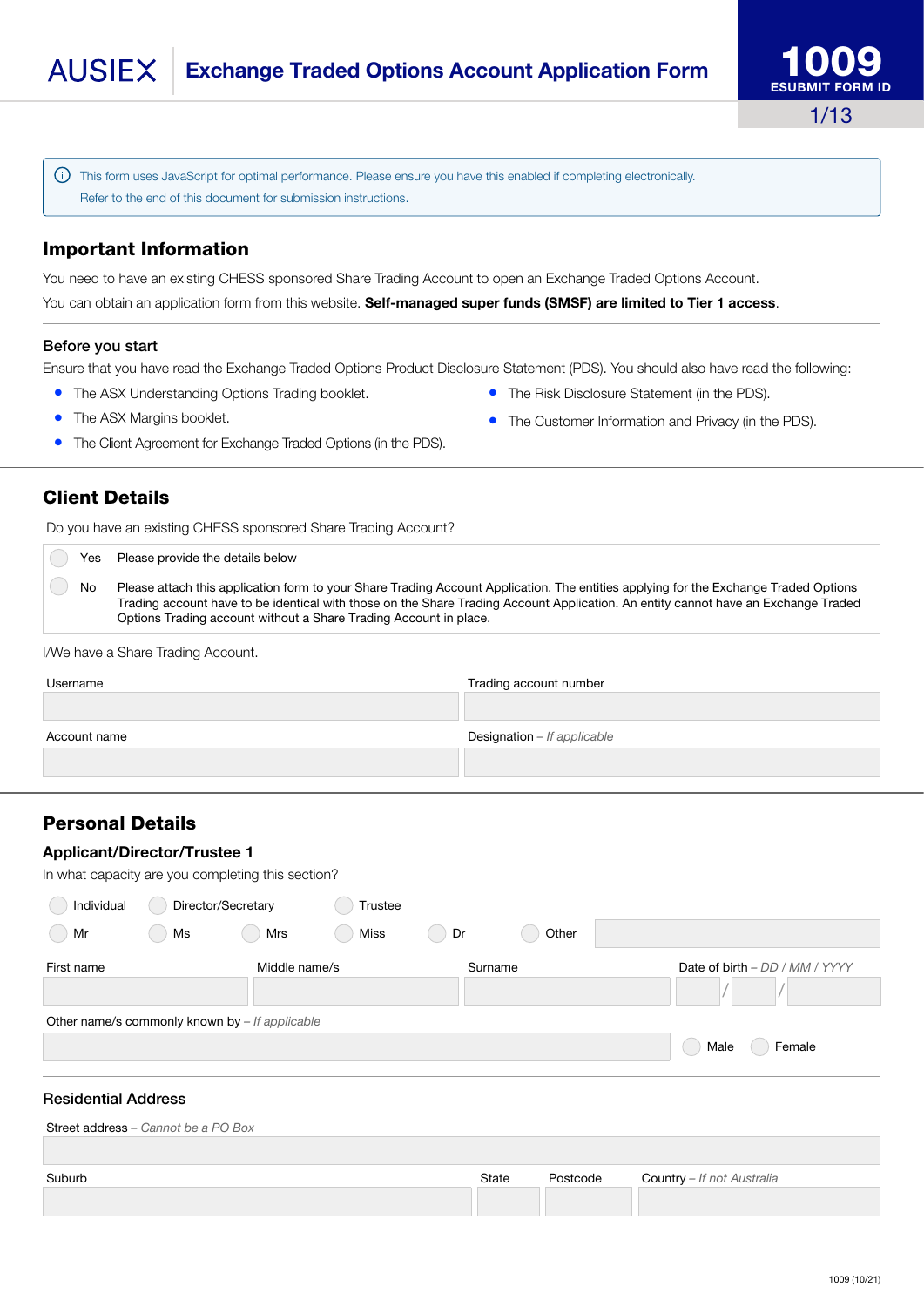#### Tax Residency Information

### Instructions for completion:

- List all your countries of tax residency and your TIN for that country or 'Reason Code' if no TIN is available.
- If you list Australia as a country of tax residency, select 'Reason Code' C in the TIN column.
- If you are a US citizen or resident you must include USA as a country of tax residency.
- Tax residency information is not required for Publicly Listed Companies or Company Trustees except where lodging managed funds as collateral.

For further instructions on how to complete this section see [explanatory notes #1](#page-12-0) at the end of this application.

| <b>Country/ies of Tax Residency</b>    | <b>Tax Identification Number (TIN)</b>                             |           |              |   |   |   |  |  |
|----------------------------------------|--------------------------------------------------------------------|-----------|--------------|---|---|---|--|--|
| List all country/ies of tax residency. | Provide either TIN; OR<br>1.                                       |           |              |   |   |   |  |  |
|                                        | Select a 'Reason Code' if no TIN:<br>2.                            |           |              |   |   |   |  |  |
|                                        | A. My country of tax residency does not issue TINs                 |           |              |   |   |   |  |  |
|                                        | B. I haven't been issued with a TIN by my country of tax residency |           |              |   |   |   |  |  |
|                                        | C. My country of tax residency doesn't require disclosure of a TIN |           |              |   |   |   |  |  |
|                                        | TIN:                                                               | OR        | Reason Code: | A | B | C |  |  |
| $\overline{2}$                         | TIN:                                                               | <b>OR</b> | Reason Code: | A | B | C |  |  |
| 3                                      | Reason Code:<br>TIN:<br><b>OR</b><br>в<br>A                        |           |              |   |   |   |  |  |

### Applicant/Director/Trustee 2

In what capacity are you completing this section?

| Individual<br>Mr<br>$\left($                     | Director/Secretary<br>Ms                                                    | Mrs           | Trustee<br>Miss | Dr      |       | Other    |                                |  |  |  |
|--------------------------------------------------|-----------------------------------------------------------------------------|---------------|-----------------|---------|-------|----------|--------------------------------|--|--|--|
| First name                                       |                                                                             | Middle name/s |                 | Surname |       |          | Date of birth - DD / MM / YYYY |  |  |  |
| Other name/s commonly known by $-$ If applicable |                                                                             |               |                 |         |       |          |                                |  |  |  |
|                                                  |                                                                             |               |                 |         |       |          | Male<br>Female                 |  |  |  |
|                                                  | <b>Residential Address</b><br>Same as applicant 1 OR complete the following |               |                 |         |       |          |                                |  |  |  |
|                                                  | Street address - Cannot be a PO Box                                         |               |                 |         |       |          |                                |  |  |  |
| Suburb                                           |                                                                             |               |                 |         | State | Postcode | Country - If not Australia     |  |  |  |
|                                                  |                                                                             |               |                 |         |       |          |                                |  |  |  |

#### Tax Residency Information

For further instructions on how to complete this section see [explanatory notes #1](#page-12-0) at the end of this application.

| <b>Country/ies of Tax Residency</b><br><b>Tax Identification Number (TIN)</b> |                                        |                                                    |                                                                    |           |              |                |   |        |
|-------------------------------------------------------------------------------|----------------------------------------|----------------------------------------------------|--------------------------------------------------------------------|-----------|--------------|----------------|---|--------|
|                                                                               | List all country/ies of tax residency. |                                                    | 1. Provide either TIN; OR                                          |           |              |                |   |        |
|                                                                               |                                        | 2. Select a 'Reason Code' if no TIN:               |                                                                    |           |              |                |   |        |
|                                                                               |                                        | A. My country of tax residency does not issue TINs |                                                                    |           |              |                |   |        |
|                                                                               |                                        |                                                    | B. I haven't been issued with a TIN by my country of tax residency |           |              |                |   |        |
|                                                                               |                                        |                                                    | C. My country of tax residency doesn't require disclosure of a TIN |           |              |                |   |        |
|                                                                               |                                        | TIN:                                               |                                                                    | <b>OR</b> | Reason Code: | $\overline{A}$ | B | $()$ C |
| 2                                                                             |                                        | TIN:                                               |                                                                    | <b>OR</b> | Reason Code: | $\overline{A}$ | B | $()$ C |
| 3                                                                             |                                        | TIN:                                               |                                                                    | OR        | Reason Code: | A              | в | C      |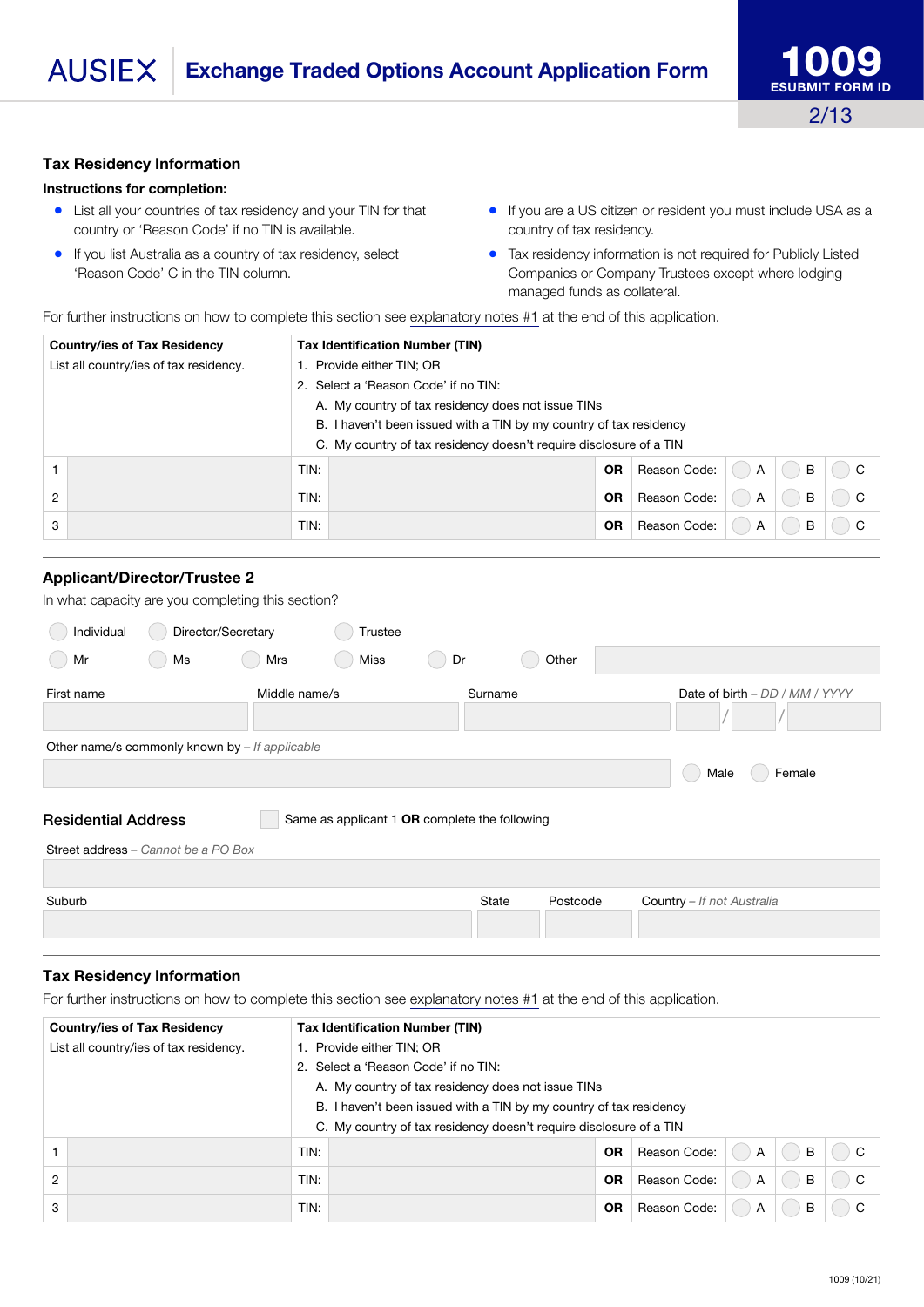### **AUSIEX Exchange Traded Options Account Application Form**

#### Applicant/Director/Trustee 3

| In what capacity are you completing this section? |                                                                                                                    |               |         |    |              |          |                                |  |  |  |
|---------------------------------------------------|--------------------------------------------------------------------------------------------------------------------|---------------|---------|----|--------------|----------|--------------------------------|--|--|--|
| Individual                                        | Director/Secretary                                                                                                 |               | Trustee |    |              |          |                                |  |  |  |
| Mr                                                | Ms                                                                                                                 | Mrs           | Miss    | Dr |              |          |                                |  |  |  |
| First name                                        |                                                                                                                    | Middle name/s |         |    | Surname      |          | Date of birth - DD / MM / YYYY |  |  |  |
| Other name/s commonly known by $-$ If applicable  |                                                                                                                    |               |         |    |              |          |                                |  |  |  |
|                                                   |                                                                                                                    |               |         |    |              |          | Female<br>Male                 |  |  |  |
|                                                   | <b>Residential Address</b><br>Same as applicant 1 OR complete the following<br>Street address - Cannot be a PO Box |               |         |    |              |          |                                |  |  |  |
|                                                   |                                                                                                                    |               |         |    |              |          |                                |  |  |  |
| Suburb                                            |                                                                                                                    |               |         |    | <b>State</b> | Postcode | Country - If not Australia     |  |  |  |

#### Tax Residency Information

For further instructions on how to complete this section see [explanatory notes #1](#page-12-0) at the end of this application.

|                | <b>Country/ies of Tax Residency</b>                                | <b>Tax Identification Number (TIN)</b>                             |                                      |           |              |   |   |                    |  |  |
|----------------|--------------------------------------------------------------------|--------------------------------------------------------------------|--------------------------------------|-----------|--------------|---|---|--------------------|--|--|
|                | List all country/ies of tax residency.                             | 1. Provide either TIN; OR                                          |                                      |           |              |   |   |                    |  |  |
|                |                                                                    |                                                                    | 2. Select a 'Reason Code' if no TIN: |           |              |   |   |                    |  |  |
|                |                                                                    | A. My country of tax residency does not issue TINs                 |                                      |           |              |   |   |                    |  |  |
|                | B. I haven't been issued with a TIN by my country of tax residency |                                                                    |                                      |           |              |   |   |                    |  |  |
|                |                                                                    | C. My country of tax residency doesn't require disclosure of a TIN |                                      |           |              |   |   |                    |  |  |
|                |                                                                    | TIN:                                                               |                                      | <b>OR</b> | Reason Code: | A | B | $($ ) $\mathbf{C}$ |  |  |
| $\overline{2}$ |                                                                    | TIN:                                                               |                                      | <b>OR</b> | Reason Code: | A | B | $($ ) $\mathbf{C}$ |  |  |
| 3              |                                                                    | TIN:                                                               |                                      | <b>OR</b> | Reason Code: | A | В |                    |  |  |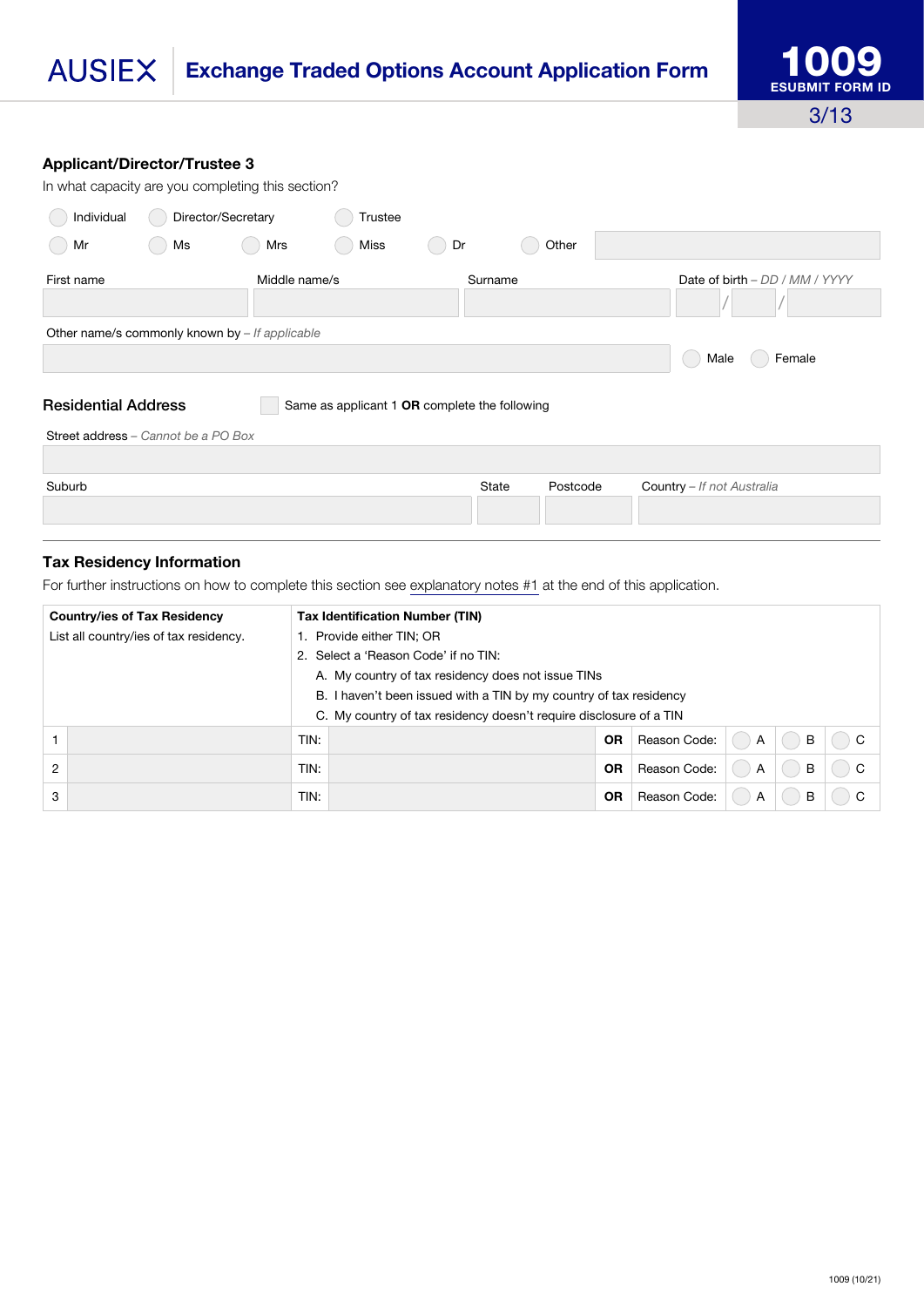# <span id="page-3-0"></span>Company Details

| Company name                                                                                                                                                                                                                      |                                                                                                   |      |                                                                                            |       |                              |                                                                                                                     |   |   |   |  |
|-----------------------------------------------------------------------------------------------------------------------------------------------------------------------------------------------------------------------------------|---------------------------------------------------------------------------------------------------|------|--------------------------------------------------------------------------------------------|-------|------------------------------|---------------------------------------------------------------------------------------------------------------------|---|---|---|--|
|                                                                                                                                                                                                                                   |                                                                                                   |      |                                                                                            |       |                              |                                                                                                                     |   |   |   |  |
| What type of Company is applying?                                                                                                                                                                                                 |                                                                                                   |      |                                                                                            |       |                              |                                                                                                                     |   |   |   |  |
| Public                                                                                                                                                                                                                            | Proprietary/Private                                                                               |      |                                                                                            |       |                              |                                                                                                                     |   |   |   |  |
| Is the Company's primary business activity investing?                                                                                                                                                                             |                                                                                                   |      |                                                                                            |       |                              |                                                                                                                     |   |   |   |  |
| Tick "Yes" if the Company earns more than 50% of its total income from investment activities (e.g. rent, interest or dividends); or more than 50% of<br>the Company's assets produce or are held for producing investment income. |                                                                                                   |      |                                                                                            |       |                              |                                                                                                                     |   |   |   |  |
| Yes                                                                                                                                                                                                                               | No                                                                                                |      |                                                                                            |       |                              |                                                                                                                     |   |   |   |  |
| If Yes, complete the next question                                                                                                                                                                                                |                                                                                                   |      |                                                                                            |       |                              |                                                                                                                     |   |   |   |  |
| Are any Company Applicant/s, Director/s or Shareholder/s tax resident/s, citizen/s or a resident/s of country/ies other than Australia?                                                                                           |                                                                                                   |      |                                                                                            |       |                              |                                                                                                                     |   |   |   |  |
| Yes                                                                                                                                                                                                                               | No                                                                                                |      |                                                                                            |       |                              |                                                                                                                     |   |   |   |  |
| US tax residents, please complete and return the supplementary Entity Classification (W-8BAR-E) Form' with the completed Account Application Form.                                                                                |                                                                                                   |      |                                                                                            |       |                              |                                                                                                                     |   |   |   |  |
|                                                                                                                                                                                                                                   |                                                                                                   |      |                                                                                            |       |                              |                                                                                                                     |   |   |   |  |
| <b>Residential Address</b>                                                                                                                                                                                                        |                                                                                                   |      | Same as registered address                                                                 |       |                              | Same as applicant 1 OR complete the following                                                                       |   |   |   |  |
| Street address - Cannot be a PO Box                                                                                                                                                                                               |                                                                                                   |      |                                                                                            |       |                              |                                                                                                                     |   |   |   |  |
|                                                                                                                                                                                                                                   |                                                                                                   |      |                                                                                            |       |                              |                                                                                                                     |   |   |   |  |
| Suburb                                                                                                                                                                                                                            |                                                                                                   |      |                                                                                            | State | Postcode                     | Country - If not Australia                                                                                          |   |   |   |  |
|                                                                                                                                                                                                                                   |                                                                                                   |      |                                                                                            |       |                              |                                                                                                                     |   |   |   |  |
|                                                                                                                                                                                                                                   |                                                                                                   |      |                                                                                            |       |                              |                                                                                                                     |   |   |   |  |
| <b>Tax Residency Information</b>                                                                                                                                                                                                  |                                                                                                   |      |                                                                                            |       |                              |                                                                                                                     |   |   |   |  |
| Instructions for completion:                                                                                                                                                                                                      |                                                                                                   |      |                                                                                            |       |                              |                                                                                                                     |   |   |   |  |
| $\bullet$                                                                                                                                                                                                                         | If you list Australia as a country of tax residency,<br>select 'Reason Code' C in the TIN column. |      |                                                                                            |       |                              | Tax residency information is not required for Publicly Listed<br>Companies or Company Trustees except where lodging |   |   |   |  |
| $\bullet$                                                                                                                                                                                                                         | Where the organisation has no residence for tax purposes,                                         |      |                                                                                            |       | managed funds as collateral. |                                                                                                                     |   |   |   |  |
|                                                                                                                                                                                                                                   | please provide the country in which key management                                                |      |                                                                                            |       |                              |                                                                                                                     |   |   |   |  |
| decisions are made.                                                                                                                                                                                                               |                                                                                                   |      |                                                                                            |       |                              |                                                                                                                     |   |   |   |  |
| <b>Country/ies of Tax Residency</b>                                                                                                                                                                                               |                                                                                                   |      | <b>Tax Identification Number (TIN)</b>                                                     |       |                              |                                                                                                                     |   |   |   |  |
| Please provide all country/ies of tax<br>residency. The organisation must be a tax                                                                                                                                                |                                                                                                   |      | 1. Provide either TIN; OR                                                                  |       |                              |                                                                                                                     |   |   |   |  |
| resident of at least one country.                                                                                                                                                                                                 |                                                                                                   |      | 2. Select a 'Reason Code' if no TIN:<br>A. My country of tax residency does not issue TINs |       |                              |                                                                                                                     |   |   |   |  |
|                                                                                                                                                                                                                                   |                                                                                                   |      | B. I haven't been issued with a TIN by my country of tax residency                         |       |                              |                                                                                                                     |   |   |   |  |
|                                                                                                                                                                                                                                   |                                                                                                   |      | C. My country of tax residency doesn't require disclosure of a TIN                         |       |                              |                                                                                                                     |   |   |   |  |
| 1.                                                                                                                                                                                                                                |                                                                                                   | TIN: |                                                                                            |       | 0R                           | Reason Code:                                                                                                        | A | B | C |  |
| 2                                                                                                                                                                                                                                 |                                                                                                   | TIN: |                                                                                            |       | 0R                           | Reason Code:                                                                                                        | A | В | С |  |
| 3                                                                                                                                                                                                                                 |                                                                                                   | TIN: |                                                                                            |       | <b>OR</b>                    | Reason Code:                                                                                                        | Α | B | С |  |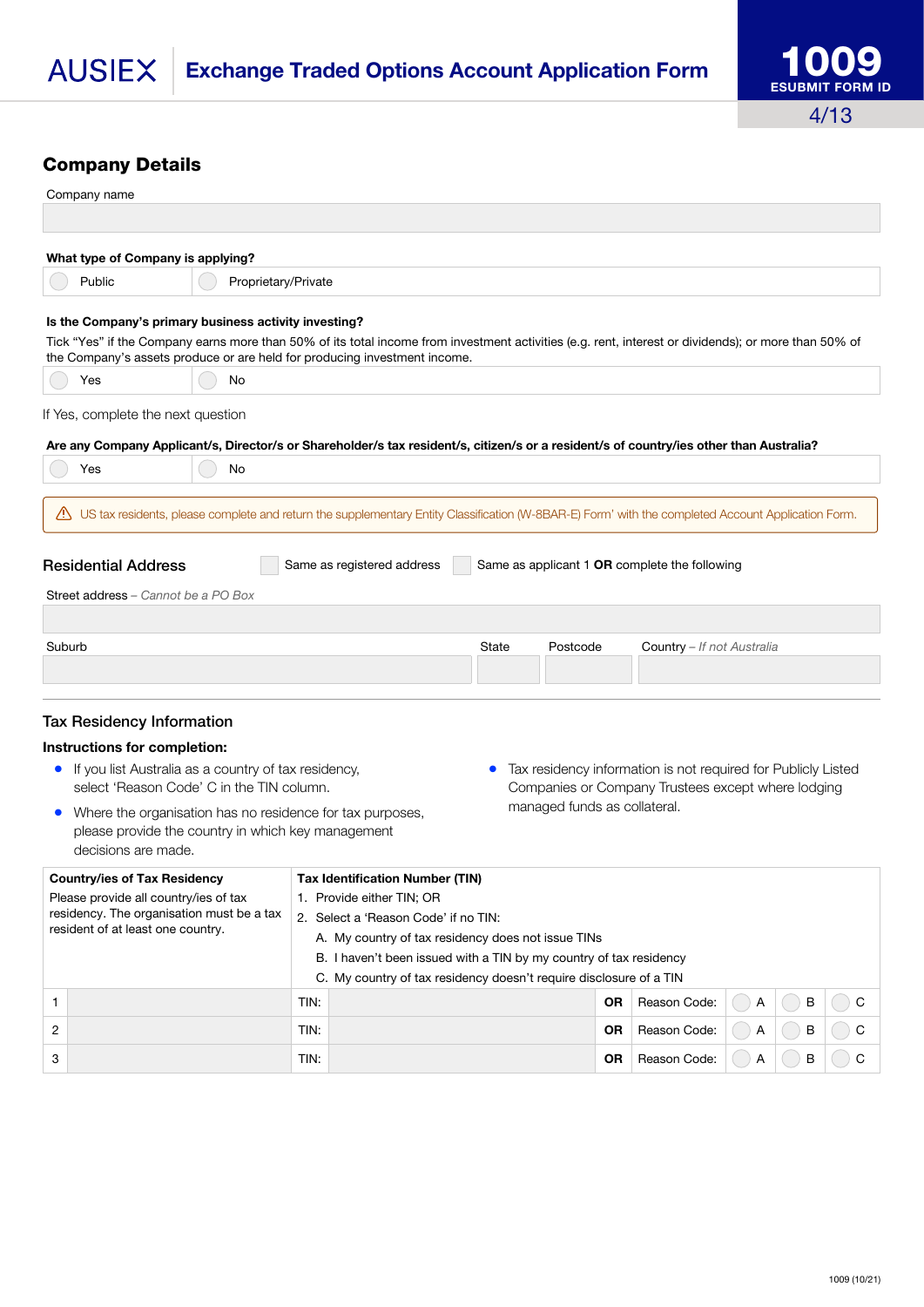#### Beneficial Owner Details

#### Are there any individuals who own 25% or more of the shares in the company, either directly or indirectly?

|  |  |  | $\mathbb{R}$   Yes – Provide details of all such individuals in the sections below. |  |
|--|--|--|-------------------------------------------------------------------------------------|--|
|  |  |  |                                                                                     |  |

No *– Answer question B*

O

#### Are there any individuals who own 25% or more of the shares in the company, either directly or indirectly?

Yes *– Provide details of all such individuals in the sections below.*

No - In that case, provide details below of any individuals who are responsible for the strategic or financial decisions of the company (that is, the *individual who exercises primary control over the company because of the position they hold, e.g. the CEO, Managing Director or equivalent).*

#### Please note the details of at least one individual must be provided in the section below.

For any additional individuals please photocopy this section, complete and attach to your application.

| <b>Individual 1</b>                           |    |     |                          |                       |       |                                |                |  |  |  |  |
|-----------------------------------------------|----|-----|--------------------------|-----------------------|-------|--------------------------------|----------------|--|--|--|--|
| Same as Applicant 1 OR complete the following |    |     |                          |                       |       |                                |                |  |  |  |  |
| Mr<br>$\left($                                | Ms | Mrs | <b>Miss</b>              | Dr<br>$\qquad \qquad$ | Other |                                |                |  |  |  |  |
| First name                                    |    |     | Middle name/s<br>Surname |                       |       | Date of birth - DD / MM / YYYY |                |  |  |  |  |
| Email address - Optional                      |    |     |                          |                       |       |                                |                |  |  |  |  |
|                                               |    |     |                          |                       |       |                                | Male<br>Female |  |  |  |  |
| <b>Residential Address</b>                    |    |     |                          |                       |       |                                |                |  |  |  |  |

| Street address - Cannot be a PO Box |       |          |                                   |
|-------------------------------------|-------|----------|-----------------------------------|
| Suburb                              | State | Postcode | <b>Country</b> - If not Australia |
|                                     |       |          |                                   |
|                                     |       |          |                                   |

#### Tax Residency Information

For further instructions on how to complete this section see explanatory notes #1 at the end of this application.

| <b>Country/ies of Tax Residency</b>                                | <b>Tax Identification Number (TIN)</b>                             |           |              |                |   |        |
|--------------------------------------------------------------------|--------------------------------------------------------------------|-----------|--------------|----------------|---|--------|
| List all country/ies of tax residency.                             | 1. Provide either TIN; OR                                          |           |              |                |   |        |
|                                                                    | 2. Select a 'Reason Code' if no TIN:                               |           |              |                |   |        |
|                                                                    | A. My country of tax residency does not issue TINs                 |           |              |                |   |        |
| B. I haven't been issued with a TIN by my country of tax residency |                                                                    |           |              |                |   |        |
|                                                                    | C. My country of tax residency doesn't require disclosure of a TIN |           |              |                |   |        |
|                                                                    | TIN:                                                               | <b>OR</b> | Reason Code: | $\overline{A}$ | B | $()$ C |
| 2                                                                  | TIN:                                                               | <b>OR</b> | Reason Code: | A              | B | $()$ C |
| 3                                                                  | TIN:                                                               | <b>OR</b> | Reason Code: | A              | B | C      |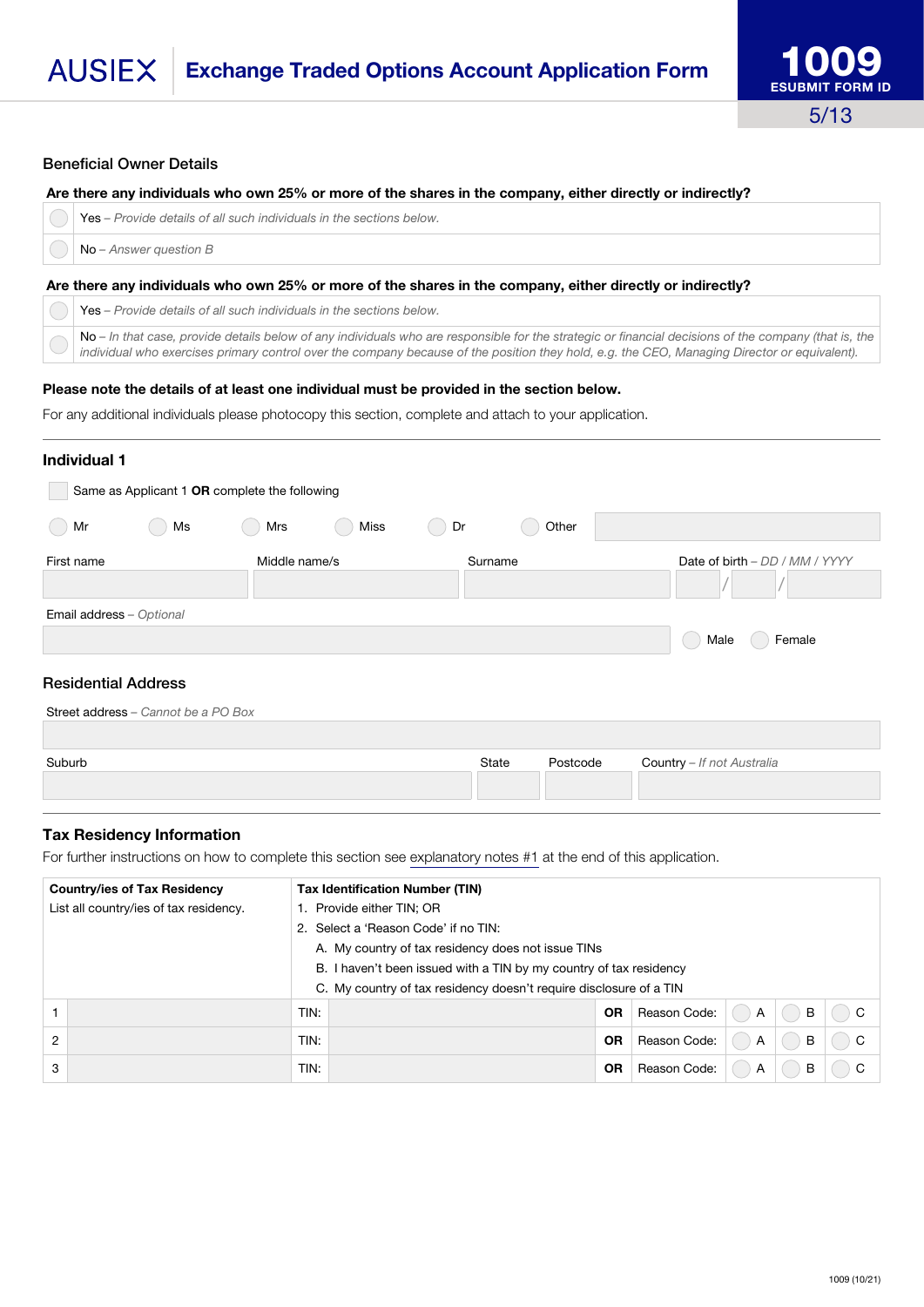## Exchange Traded Options Account Application Form **AUSIEX**

#### Individual 2

| Same as Applicant 2 OR complete the following |                                     |               |      |                     |       |                                |  |  |  |
|-----------------------------------------------|-------------------------------------|---------------|------|---------------------|-------|--------------------------------|--|--|--|
| $(\phantom{-})$<br>Mr                         | Ms                                  | Mrs           | Miss | Dr<br>$\rightarrow$ | Other |                                |  |  |  |
| First name                                    |                                     | Middle name/s |      | Surname             |       | Date of birth - DD / MM / YYYY |  |  |  |
| Email address - Optional                      |                                     |               |      |                     |       | Male<br>Female                 |  |  |  |
| <b>Residential Address</b>                    |                                     |               |      |                     |       |                                |  |  |  |
|                                               | Street address - Cannot be a PO Box |               |      |                     |       |                                |  |  |  |

| Suburb | State | Postcode | <b>Country</b> - If not Australia |
|--------|-------|----------|-----------------------------------|
|        |       |          |                                   |

## Tax Residency Information

For further instructions on how to complete this section see explanatory notes #1 at the end of this application.

| <b>Country/ies of Tax Residency</b>    | <b>Tax Identification Number (TIN)</b>                             |           |              |   |   |                           |
|----------------------------------------|--------------------------------------------------------------------|-----------|--------------|---|---|---------------------------|
| List all country/ies of tax residency. | 1. Provide either TIN; OR                                          |           |              |   |   |                           |
|                                        | 2. Select a 'Reason Code' if no TIN:                               |           |              |   |   |                           |
|                                        | A. My country of tax residency does not issue TINs                 |           |              |   |   |                           |
|                                        | B. I haven't been issued with a TIN by my country of tax residency |           |              |   |   |                           |
|                                        | C. My country of tax residency doesn't require disclosure of a TIN |           |              |   |   |                           |
|                                        | TIN:                                                               | <b>OR</b> | Reason Code: | A | B | C<br>$(\quad)$            |
| $\overline{2}$                         | TIN:                                                               | OR        | Reason Code: | A | B | C<br>$\qquad \qquad \Box$ |
| 3                                      | TIN:                                                               | <b>OR</b> | Reason Code: | A | B | С                         |

#### Individual 3

| Same as Applicant 3 OR complete the following |                                     |               |      |                     |       |                                |  |  |  |
|-----------------------------------------------|-------------------------------------|---------------|------|---------------------|-------|--------------------------------|--|--|--|
| Mr<br>$\left($                                | Ms                                  | Mrs           | Miss | Dr<br>$\rightarrow$ | Other |                                |  |  |  |
| First name                                    |                                     | Middle name/s |      | Surname             |       | Date of birth - DD / MM / YYYY |  |  |  |
| Email address - Optional                      |                                     |               |      |                     |       | Female<br>Male                 |  |  |  |
| <b>Residential Address</b>                    |                                     |               |      |                     |       |                                |  |  |  |
|                                               | Street address - Cannot be a PO Box |               |      |                     |       |                                |  |  |  |

| Suburb | State | Postcode | <b>Country</b> - If not Australia |
|--------|-------|----------|-----------------------------------|
|        |       |          |                                   |
|        |       |          |                                   |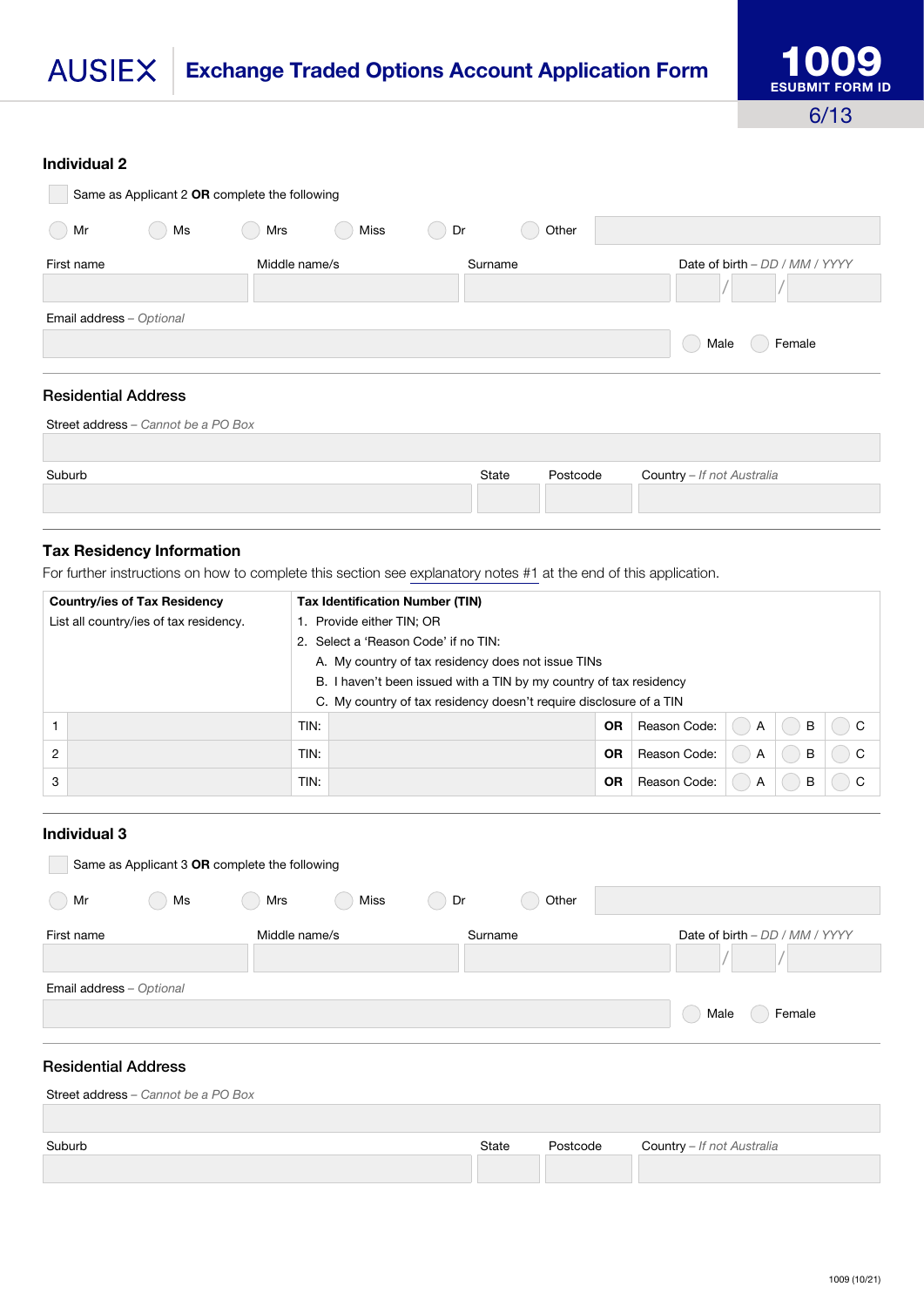## Tax Residency Information

For further instructions on how to complete this section see explanatory notes #1 at the end of this application.

| <b>Country/ies of Tax Residency</b>    | <b>Tax Identification Number (TIN)</b>                             |           |              |   |   |          |
|----------------------------------------|--------------------------------------------------------------------|-----------|--------------|---|---|----------|
| List all country/ies of tax residency. | 1. Provide either TIN; OR                                          |           |              |   |   |          |
|                                        | 2. Select a 'Reason Code' if no TIN:                               |           |              |   |   |          |
|                                        | A. My country of tax residency does not issue TINs                 |           |              |   |   |          |
|                                        | B. I haven't been issued with a TIN by my country of tax residency |           |              |   |   |          |
|                                        | C. My country of tax residency doesn't require disclosure of a TIN |           |              |   |   |          |
|                                        | TIN:                                                               | <b>OR</b> | Reason Code: | A | B | $\Box$ C |
| $\overline{2}$                         | TIN:                                                               | <b>OR</b> | Reason Code: | A | B | $\Box$ C |
| 3                                      | TIN:                                                               | <b>OR</b> | Reason Code: | A | B | C        |

## <span id="page-6-0"></span>Trust Details

|                                            |  |  | nformal Family Minor Other |  |  |  |  |  |  |
|--------------------------------------------|--|--|----------------------------|--|--|--|--|--|--|
| <b>Full trust name</b> – As per Trust Deed |  |  |                            |  |  |  |  |  |  |

## Trust Industry Category and Type

See the Job and Industry Classification List on our website.

| Trust industry category                             | Trust industry type |
|-----------------------------------------------------|---------------------|
|                                                     |                     |
| Is the trust's primary business activity investing? |                     |

#### Is the trust's primary business activity investing?

Tick "Yes" if the Trust earns more than 50% of its total income from investment activities (e.g. rent, interest or dividends); or more than 50% of the Trust's assets produce or are held for producing investment income.

| No<br>Yes                              |                     |                                           |          |                            |  |  |  |
|----------------------------------------|---------------------|-------------------------------------------|----------|----------------------------|--|--|--|
| <b>Registered Address of the Trust</b> | Same as Applicant 1 | Same as Company OR complete the following |          |                            |  |  |  |
| Street address - Cannot be a PO Box    |                     |                                           |          |                            |  |  |  |
| Suburb                                 |                     | State                                     | Postcode | Country - If not Australia |  |  |  |

#### Tax Residency Information

#### Instructions for completion:

- If you list Australia as a country of tax residency, select 'Reason Code' C in the TIN column.
- Where the organisation has no residence for tax purposes, please provide the country in which key management decisions are made.

|                                            | <b>Country/ies of Tax Residency</b> | <b>Tax Identification Number (TIN)</b>                             |                                                                    |           |              |   |   |          |  |
|--------------------------------------------|-------------------------------------|--------------------------------------------------------------------|--------------------------------------------------------------------|-----------|--------------|---|---|----------|--|
| The organisation must be a tax resident of |                                     |                                                                    | 1. Provide either TIN; OR                                          |           |              |   |   |          |  |
| at least one country.                      |                                     | 2. Select a 'Reason Code' if no TIN:                               |                                                                    |           |              |   |   |          |  |
|                                            |                                     |                                                                    | A. My country of tax residency does not issue TINs                 |           |              |   |   |          |  |
|                                            |                                     |                                                                    | B. I haven't been issued with a TIN by my country of tax residency |           |              |   |   |          |  |
|                                            |                                     | C. My country of tax residency doesn't require disclosure of a TIN |                                                                    |           |              |   |   |          |  |
|                                            |                                     | TIN:                                                               |                                                                    | <b>OR</b> | Reason Code: | A | B | $\Box$ C |  |
| $\overline{2}$                             |                                     | TIN:                                                               |                                                                    | <b>OR</b> | Reason Code: | A | B | ΙC       |  |
| 3                                          |                                     | TIN:                                                               |                                                                    | <b>OR</b> | Reason Code: | A | B |          |  |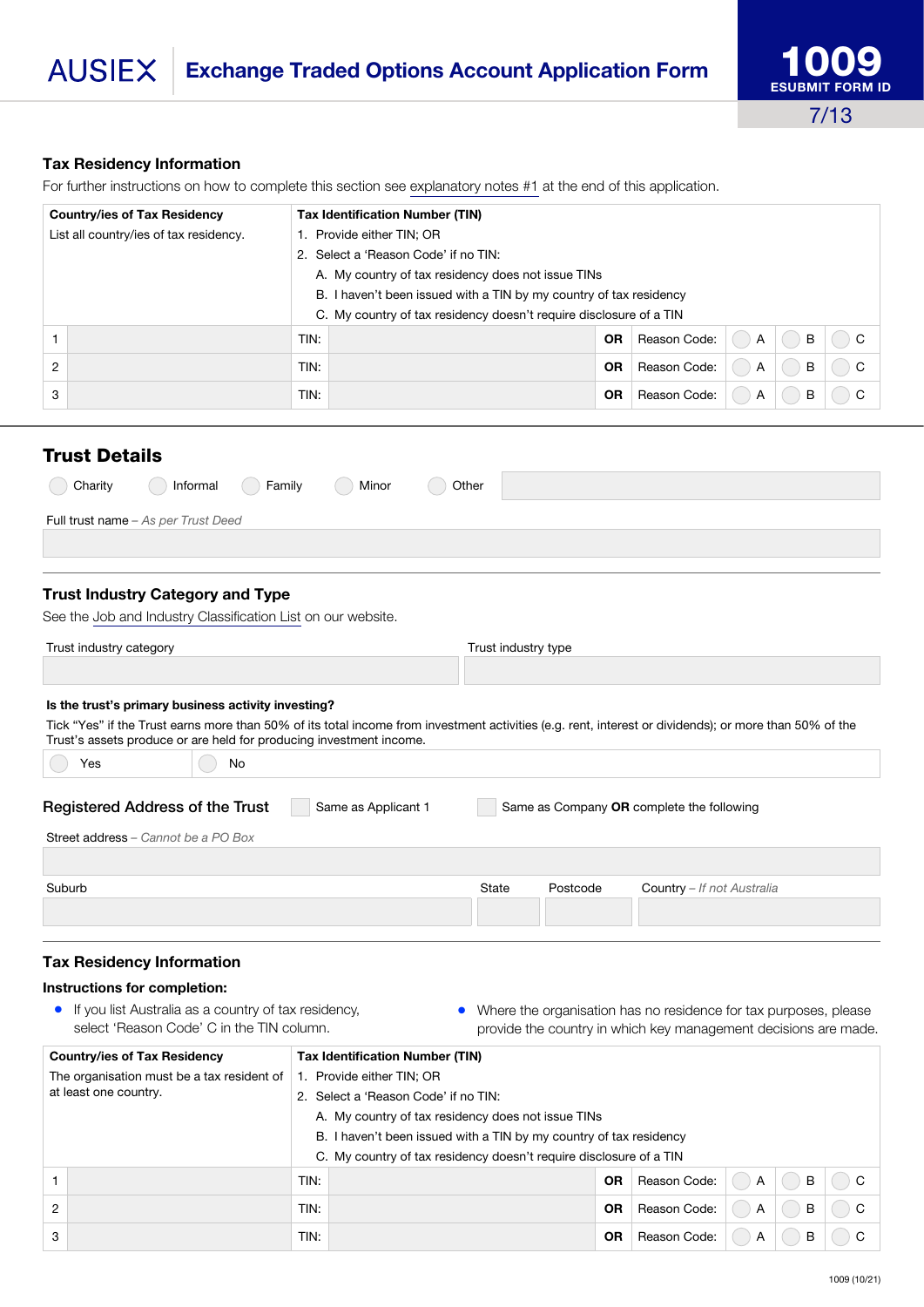#### **AUSIFX Exchange Traded Options Account Application Form**



# **Questionnaire**

| Self-managed super funds (SMSF) are limited to Tier 1 access.<br>$\left( \left  \right  \right)$ |                                                                                                                                                                                |                         |   |                          |         |                         |
|--------------------------------------------------------------------------------------------------|--------------------------------------------------------------------------------------------------------------------------------------------------------------------------------|-------------------------|---|--------------------------|---------|-------------------------|
| Please indicate which levels of access you require.                                              |                                                                                                                                                                                |                         |   |                          |         |                         |
| Tier 1                                                                                           | Allows you to trade Long Puts or Calls and Covered Calls as single leg and rollover Covered Calls using Multi Leg orders.<br>(Complete questions 1 to 10)                      |                         |   |                          |         |                         |
| Tier 2                                                                                           | Allows you to trade Long Puts or Calls and write Puts or Calls as single or Multi Leg orders. Ratio spreads may be traded over the<br>phone only. (Complete questions 1 to 18) |                         |   |                          |         |                         |
| 1. Have you traded Exchange Traded Options before?                                               |                                                                                                                                                                                |                         |   | Yes - Go to question $2$ |         | $No - Go$ to question 6 |
| 2. How many times have you traded Exchange Traded Options in the last 12 mths?                   |                                                                                                                                                                                |                         | 0 | $1 - 2$                  | $3 - 5$ | $6+$                    |
| 3. Have you previously written Covered Options (ie scrip covered)?                               |                                                                                                                                                                                | Yes                     |   | No                       |         |                         |
| 4. Have you previously written Uncovered Options?                                                |                                                                                                                                                                                | Yes                     |   | No                       |         |                         |
| 5. Why do you wish to trade Options?                                                             |                                                                                                                                                                                | Hedging/risk management |   | Income generation        |         |                         |
|                                                                                                  |                                                                                                                                                                                | Speculation             |   | Other                    |         |                         |
|                                                                                                  | If 'Other' please give details                                                                                                                                                 |                         |   |                          |         |                         |

- 6. Assuming no public holidays, if you buy an options contract on Monday the 1st, what day will the funds be debited from the linked account?
	- Monday the 1st
	- Tuesday the 2nd
	- Wednesday the 3rd
	- Thursday the 4th
- 7. You hold a European call and wish to acquire the stock before the expiry date. Are you able to exercise your call before the expiry date?
	- No European options can only be exercised on the expiry date
		- Yes European options can be exercised at any time
- 8. What will happen if your long call over ABC stock expires in the money and you take no-action?
	- Your position will be cash settled
	- Your call will be auto-exercised, you will receive stock and will be required to pay the strike price
	- Nothing, your option will just expire
	- You will need to buy additional ABC stock
- 9. On Monday ABC stock is trading at \$9.00. You buy a \$10.00 ABC call for \$0.25 expiring on Thursday. On Thursday the price of ABC closes at \$9.95. How much have you made or lost?
	- Gain: \$0.95 per contract (the amount ABC has appreciated)
		- Loss: \$0.05 per contract (the difference between the ABC option strike price and ABC stock price)
	- Loss: \$0.25 per contract (the call has expired worthless as the stock price of ABC is less than the strike price)
	- Gain: \$1.00 per contract (the difference between ABC stock on Monday and the strike price)
- 10. You buy an ABC put though do not hold ABC stock. On the day of expiry the stock price of ABC closed below the strike price of the put and is exercised. You are advised by your broker that your position has been exercised and as such you need to deliver ABC stock. What action do you need to take?
	- You must sell ABC the stock As you have been assigned you must sell the stock on market (this will not happen automatically)
	- You must buy the stock As you do not hold the stock and are required to deliver ABC stock, you will need to buy stock on market
	- No need to take any action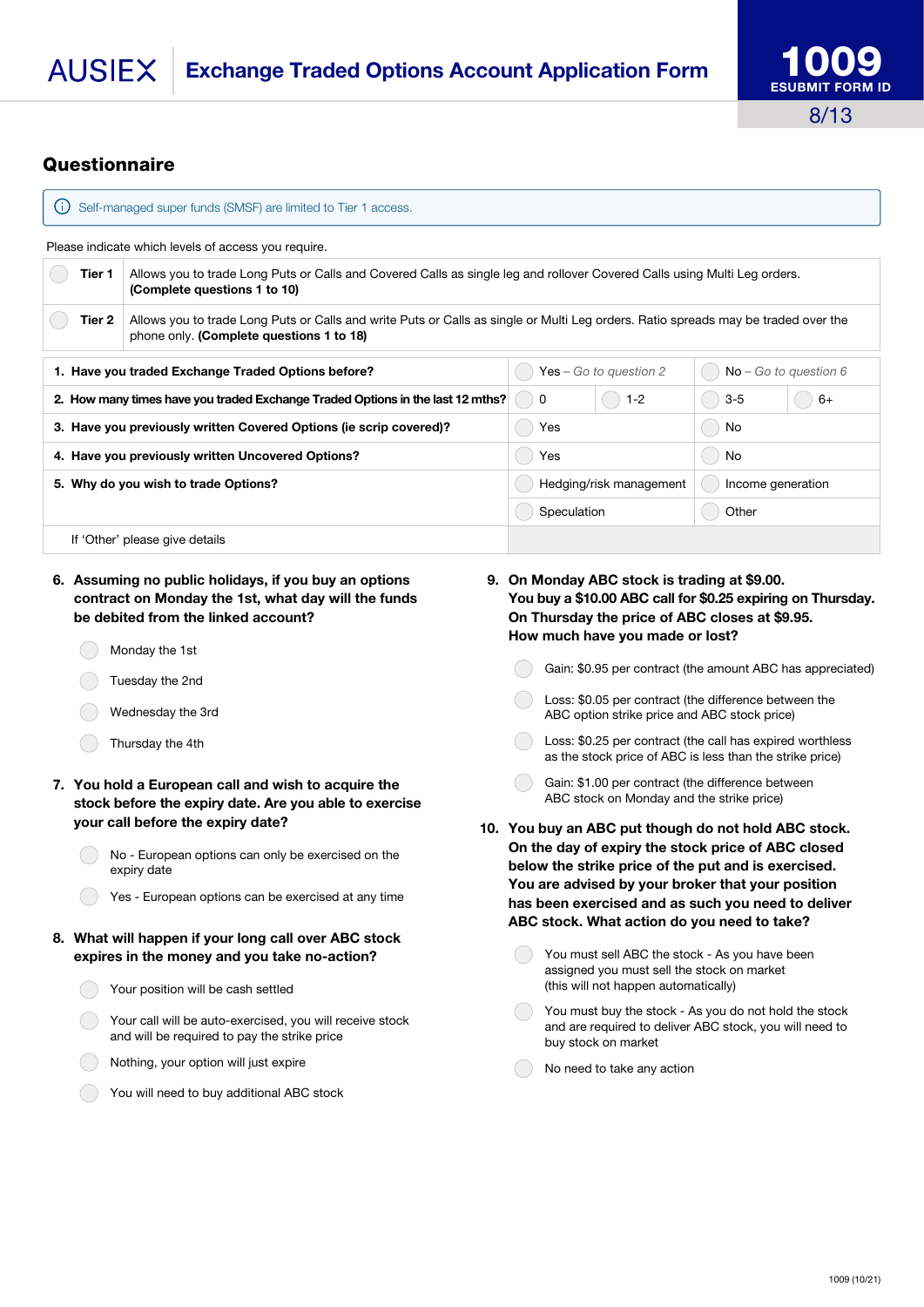#### **AUSIEX Exchange Traded Options Account Application Form**

## Tier 2 Trading Applicants

This section to be completed by Tier 2 applicants only. Tier 2 trading allows you to place more complex orders such as short calls or puts.

All questions must be answered correctly to be enabled with Tier 2 trading on your Exchange Traded Options account.

#### Financial Details

#### 11. What is your approximate annual gross income (pre-tax)?

Less than \$50,000 **650,000** - \$50,000 \$100,000 **6** Greater than \$100,000

#### 12. Detail the approximate value of your substantial assets and liabilities.

|                                                               | Applicant/Director/<br><b>Trustee 1</b> | <b>Applicant/Director/</b><br>Trustee 2 | Applicant/Director/<br>Trustee 3 |
|---------------------------------------------------------------|-----------------------------------------|-----------------------------------------|----------------------------------|
| <b>Assets</b>                                                 | Value                                   | Value                                   | Value                            |
| Investment properties - Value                                 | \$                                      | \$                                      | \$                               |
| Investment properties - Quantity                              |                                         |                                         |                                  |
| Cash in bank accounts                                         | \$                                      | \$                                      | \$                               |
| Listed shares - Unencumbered                                  | \$                                      | \$                                      | \$                               |
| Other assets                                                  | \$                                      | \$                                      | \$                               |
| Total assets (A)                                              | \$0                                     | $\pmb{\ast}$ 0                          | $\pmb{\ast}$ 0                   |
| Liabilities                                                   | Value                                   | Value                                   | Value                            |
| Name of mortgagor                                             |                                         |                                         |                                  |
| Property mortgage - Primary residence and investment property | \$                                      | \$                                      | \$                               |
| Credit Card - Current balance                                 | \$                                      | \$                                      | \$                               |
| Line of credit/overdraft - Drawdowns                          | \$                                      | \$                                      | \$                               |
| Other debts outstanding - e.g personal loans, car loans       | \$                                      | \$                                      | \$                               |
| Total liabilities (L)                                         | \$0                                     | $\pmb{\ast}$ 0                          | \$0                              |
| Net assets $(A) - (L)$                                        | \$ 0                                    | \$0                                     | \$0                              |

#### 13. If additional margin is needed to cover a position, what actions can your broker take:

- Call on you to lodge additional cash or stock
- Automatically lodge additional cash or stock on your behalf
- Sell stock or close existing options positions on your account to recover funds and reduce exposure
- All of the above

#### 14. All else remaining constant, an increase in volatility for the underlying will lead to:

- Calls and puts become more expensive
- Calls become more expensive, puts become cheaper
- Puts become more expensive, calls become cheaper
- Calls and puts become cheaper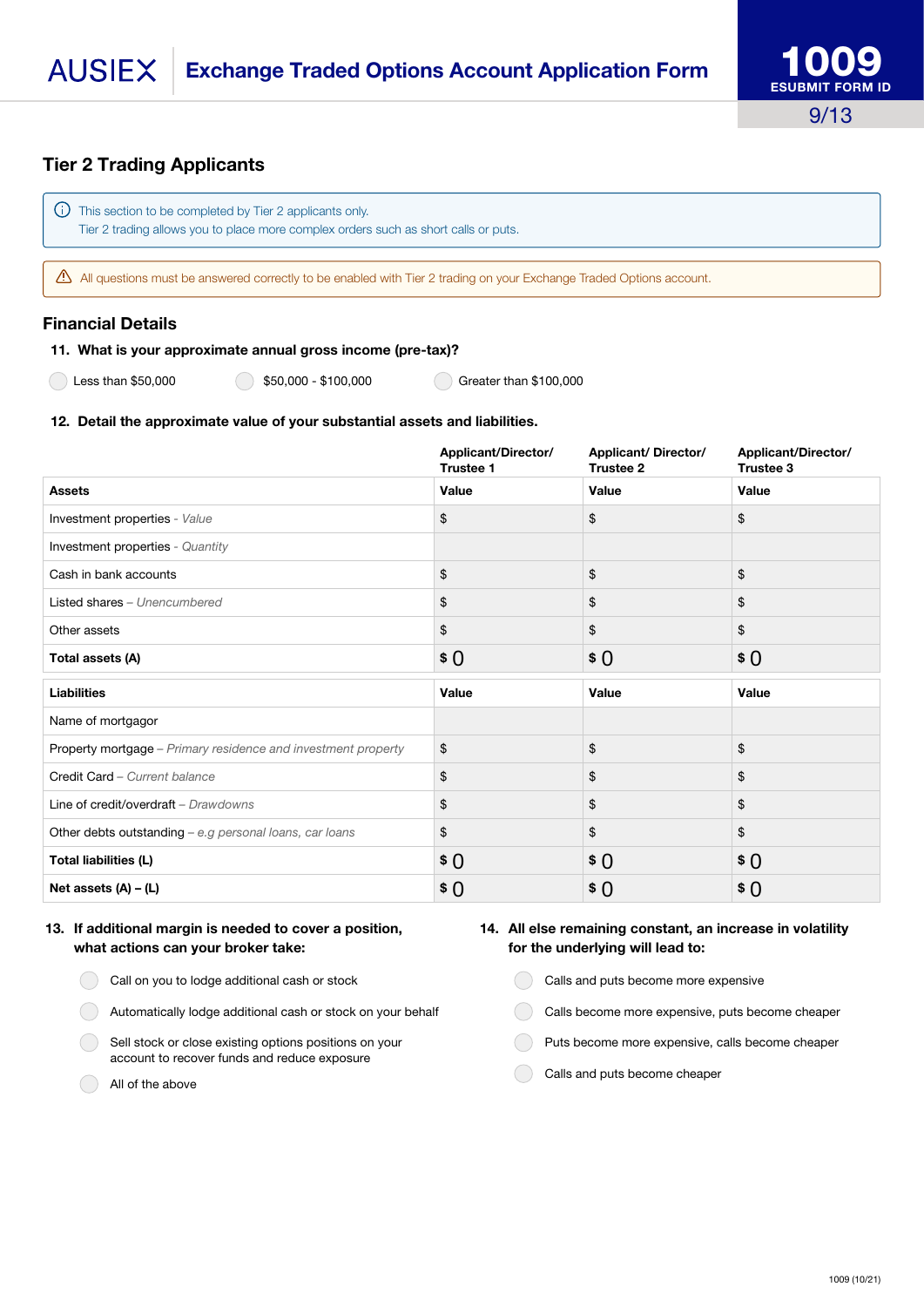## Exchange Traded Options Account Application Form **AUSIEX**

| 15. You sell 1 x \$5.00 ABC call for \$0.35 at 100 shares<br>per contract. What is the premium received<br>excluding brokerage and fees? |  | 17. You open the below spread over ABC:<br>Buy 5 ABC January \$10.00 Call @ \$2.00<br>Sell 5 ABC January \$14.00 Call @ \$0.40 |  |  |
|------------------------------------------------------------------------------------------------------------------------------------------|--|--------------------------------------------------------------------------------------------------------------------------------|--|--|
| \$5.00                                                                                                                                   |  | What is the net price received or paid for the spread?                                                                         |  |  |
| \$500.00                                                                                                                                 |  | Debit of \$2.40 paid                                                                                                           |  |  |
| \$35.00                                                                                                                                  |  | Debit of \$1.60 paid                                                                                                           |  |  |
| \$0.35                                                                                                                                   |  | Credit of \$1.60 received                                                                                                      |  |  |
| 16. You hold the below spread over XYZ:                                                                                                  |  | Credit of \$2.40 received                                                                                                      |  |  |
| Buy 15 XYZ January \$4.00 Put @ \$2.00<br>Sell 15 XYZ January \$6.00 Put @ \$0.40                                                        |  | 18. If you are assigned on a sold ABC call and do not<br>hold the stock, what action do you need to take?                      |  |  |
| What is the most likely outcome if you close (sell)<br>the \$4.00 put?                                                                   |  | Deliver cash instead                                                                                                           |  |  |
| Your margin obligations will increase                                                                                                    |  | Buy ABC stock immediately                                                                                                      |  |  |
| You will make a loss                                                                                                                     |  | No action is required. The position has already<br>been assigned                                                               |  |  |
| You will make a profit                                                                                                                   |  | Sell additional calls                                                                                                          |  |  |
| You will no longer be required to pay margin                                                                                             |  |                                                                                                                                |  |  |

## OFFICE USE ONLY

Please tick one: Pass Fail

Officer's name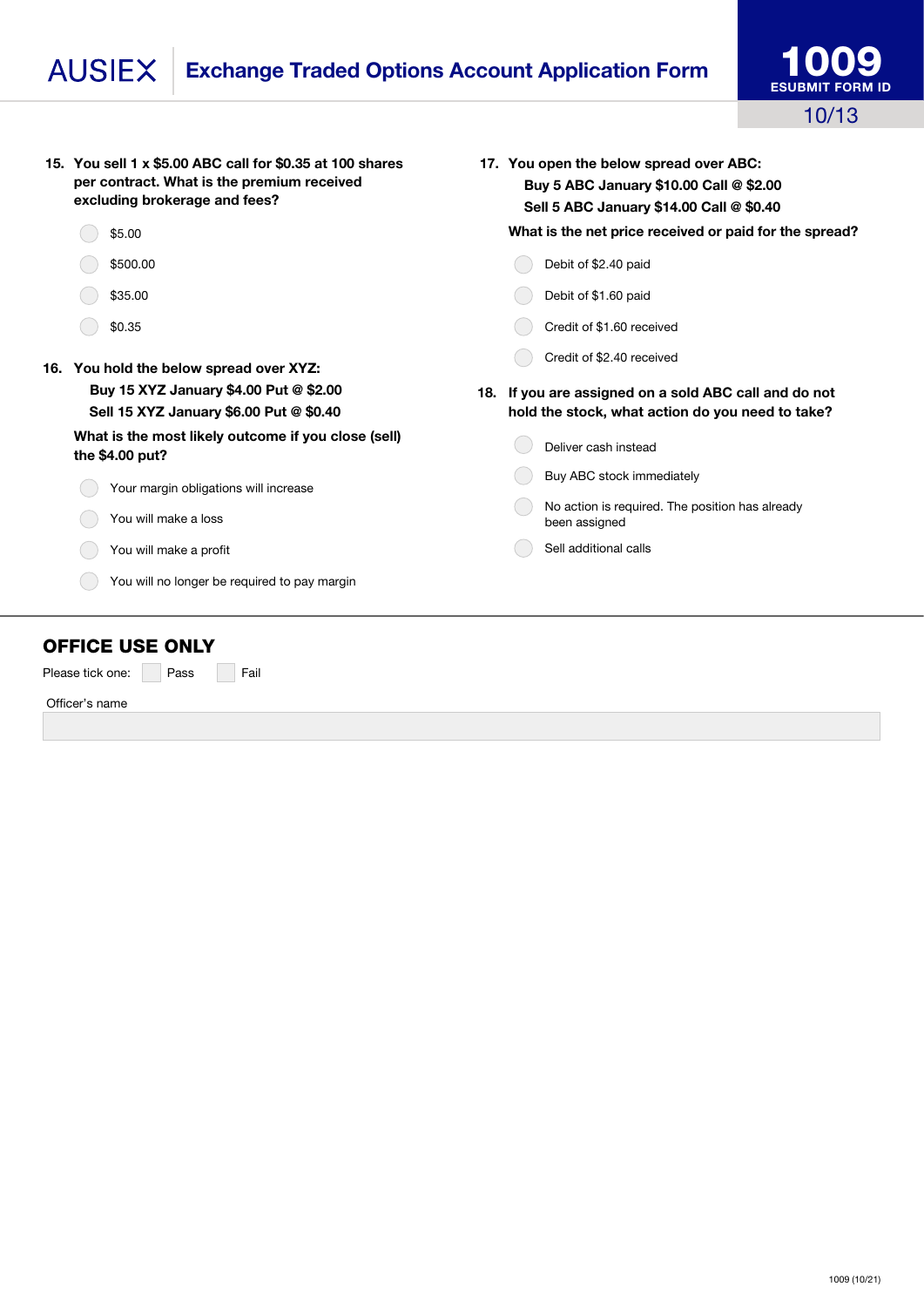# Client's Acknowledgement and Signature/s

- I/We have read the Exchange Traded Options PDS and the Client Agreement for Exchange Traded Options in the Exchange Traded Options PDS. If the application is accepted, I/we agree to abide by that Agreement.
- I/We confirm that the information I/we have provided on the application form is true and correct and that I/we will promptly advise the participant if any of the information has changed
- I certify that I am authorised by, and have the consent of the organisation and any Beneficial Owners to provide this information.
- I am authorised by each Beneficial Owner to provide the information on their behalf and they have confirmed to me that the information provided about them is true and correct. I confirm I have made them aware that this information and information relating to the account may be provided to the tax authorities.
- I/We have received or accessed the ASX Understanding Options Trading booklet.
- I/We have read Clause 30 of the Client Agreement for Exchange Traded Options in the Exchange Traded Options PDS relating to email confirmations. I/We acknowledge and consent that on supplying an email address, it will be used as the sole method of communication as detailed in that section.
- I/We have read and accept Clause 33 of the Client Agreement for Exchange Traded Options in the Exchange Traded Options PDS relating to the obligations and liabilities I/we will have to the Security Trustee.
- I/We have read and understood the Risk Disclosure Statement in the Exchange Traded Options PDS.
- I/We have read the Terms and Conditions in the Exchange Traded Options PDS.
- I/We have read the notice regarding the collection, use and exchange of my/our personal information as set out in the Customer Information and Privacy section of the Exchange Traded Options PDS and the Participant's Privacy Policy.
- I/We agree and confirm that the settlement method will be identical to the one used on my/our Share Trading Account.
- I/We agree to become CHESS Sponsored by the Participant and agree to abide by the CHESS Sponsorship Terms and Conditions of the Exchange Traded Options PDS.
- I/we agree to a limited range of Exchange Traded Options trading strategies until I/we have successfully completed and answered all required Tier 2 questions, after which more complex strategies can be entered.
- I/We agree that references to 'Client', 'you' and 'your' in the Client Agreement for Exchange Traded Options means the person, persons or company to whom the Participant provides the Services and where relevant includes my authorised representative. Authorised representative includes the adviser named in the Adviser Signature section of this Application Form who is appointed and authorised by me, and accepted by the Participant to act on my behalf in connection with this Exchange Traded Options PDS.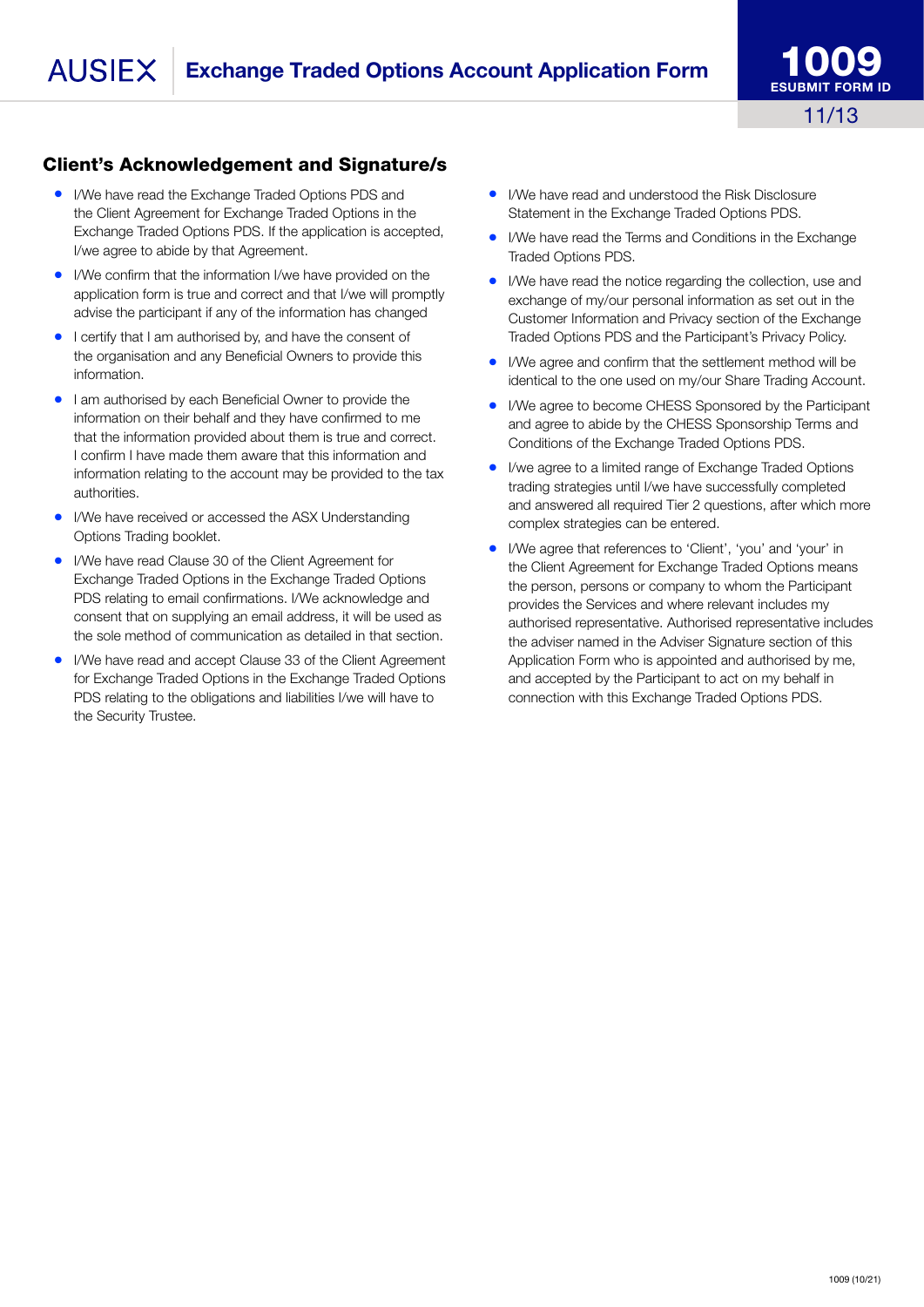# Tier 2 Applicants *– Additional Acknowledgements*

- I/We understand the term 'Leverage' as defined in the Risk Disclosure Statement in the Exchange Traded Options PDS, and have considered and accept all the risks involved when writing a Call or Put Option.
- I/We have read the ASX Margins booklet and are aware of my/our margin obligations when writing Call or Put Options.
- I/We understand that if I/we intend to lodge stock to meet my/our margin obligations that the stock will be subject to a security interest granted to ASX Clear and that I/we authorise the Participant to grant such security interest under and in accordance with the ASX Rules.
- I/We understand that the Participant may call for proof of my/ our ability to service the obligations of my/our open short positions. I/We agree to provide any requested financial statements and understand the Participant may restrict my/ our trading activity until I/we have done so.
- I/We understand that the Participant requires all trades to settle through the same settlement arrangement as nominated on my/our Share Trading Account.
- I/We agree that when I/we give an instruction to write a Call or Put Option, that I/we have considered all information relating to that position that is available to the market (including but not limited to Financials, Announcements, Dividends (etc) and that I am/we are responsible for the instructions that I/we confirm for placement.
- I/We agree that when I/we enter an Options position, that at all times I/we will be responsible for that position up until that position has been closed in full, and that I am/we are required to meet all settlements on T+1.
- I/We understand that corporate actions and other anomalies that occur in the market without prior warning may adversely affect my/our position.
- I/We agree that at any time without giving prior notice, the Participant has the right to reduce the trading level of my/our account and/or close any open positions if it is considered to be in the Participant's reasonable interest to do so.

By signing this Application in the place/s provided, I/we acknowledge the correctness of these statements.

Tick this box if you do not wish to receive any promotional information (including information about initial public offers).

#### Applicant/Director/Trustee 1 Applicant/Director/Trustee 2 Applicant/Director/Trustee 3

| Full name                               | Full name                               | Full name                               |
|-----------------------------------------|-----------------------------------------|-----------------------------------------|
| $Date - DD / MM / YYYY$                 | $Date - DD / MM / YYYY$                 | Date $-DD/MM/YYYY$                      |
| Signature - Must be signed pen to paper | Signature - Must be signed pen to paper | Signature – Must be signed pen to paper |

## Adviser Signature

As the Adviser of

I agree that the above client/s:

- Have been provided with and read, the Participant's Financial Services Guide prior to receiving any financial service from the Participant.
- Have read, acknowledged and understood 'Client Acknowledgements and Signatures' section of this application.

#### For Adviser, please sign here:

| Full name                               | Date - DD / MM / YYYY |
|-----------------------------------------|-----------------------|
|                                         |                       |
| Signature - Must be signed pen to paper |                       |
|                                         |                       |
|                                         |                       |
|                                         |                       |